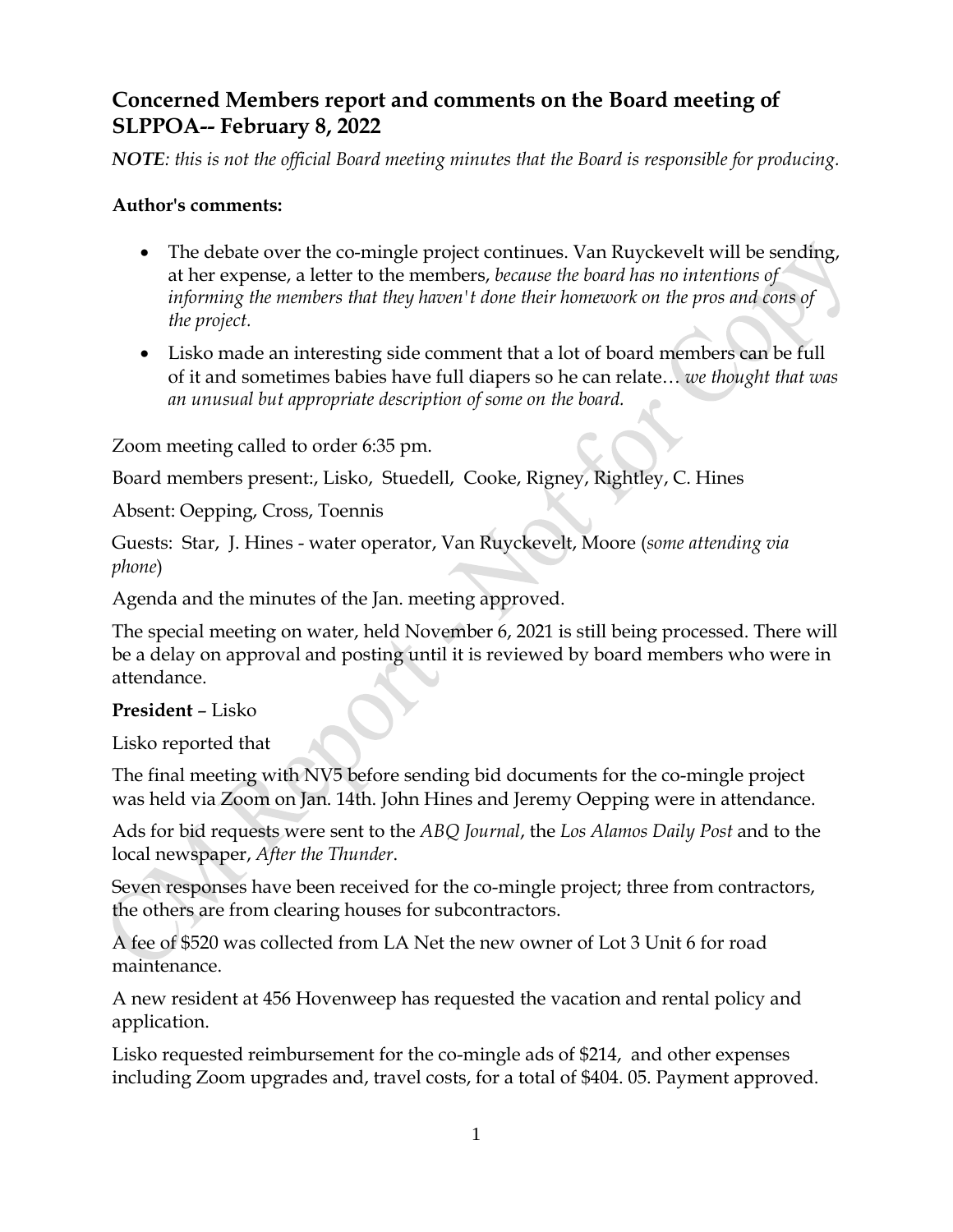## **Vice President** – Rigney

Rigney stated he is getting a lot of emails complaining that the commingle project should not be pursued. He is preparing a draft for next month to address the concerns but it won't go out to the membership.

Stating in the meeting this issues has been going on for the last few months with no resolution this memo will hopefully "sooth some people's hearts."

Van Ruyckevelt asks whether Rigney is going to send it out to the members. No, he would be responding to those that have expressed concern and that the co-mingle may or may not happen depending on the bid. What the memo will show is what the board's priorities are when it comes to water. *We don't know how the board can show this as they currently have no plan.*

Van Ruyckevelt asked to have her [objection](http://www.cmslppoa.org/pdf/BV%20Letter.pdf) read into the minutes and she informed the board that she will be sending her letter with her objections out to the members.

There was no objection from the board. Rigney apologized for not acting faster on this issue. He stated when the co-mingle started, inflation was not an issue. *Inflation has always been an issue. The longer we wait to upgrade our system the most costly it will be.*

He stated that the board could say "no" to the project, *however there has been no discussion about this project from board members other than Lisko unless it has been outside the regular board meeting.*

Rigney went on to add that the bid for the co-mingle project is being using as leverage to show the community how much other projects may cost. *The issue with this statement is that the co-mingle project will be based on 6" lines not on 4" lines that we currently have in the system. Components for 6" lines, such as valves are considerably higher in cost than those 4"components. And, the justification to upgrade to 6" lines has never been addressed by the board.* 

Van Ruyckevelt asked to read her objection into the minutes, however Cooke did not agree. She suggested Van Ruyckevelt email the board with her objection. *Lisko affirmed that Van Ruyckevelt's objection was submitted to the board on Jan 12. It was apparent that Cooke never read it. If board members don't pay attention when members send documents to them, they shouldn't be on the board.* 

Cooke also went on to state that "her time was relatively precious" *implying that listening to Van Ruyckevelt's other comments would in essence be a waste of time to listen to. This was nothing short of RUDE. Cooke's time is no more precious than any other member especially when a member takes the time to attend these "bored" meetings.*

Lisko waffled about Van Ruyckevelt's comments and told her to put everything in writing and email it to the board. Van Ruyckevelt asked why she was not going to be given time that she requested. Stuedell interjected with his concern about something that is not discussed in the meeting, would it be appropriate to be put in the minutes. Then Cooke stated that it wouldn't be in the minutes but added as an addendum. *It's*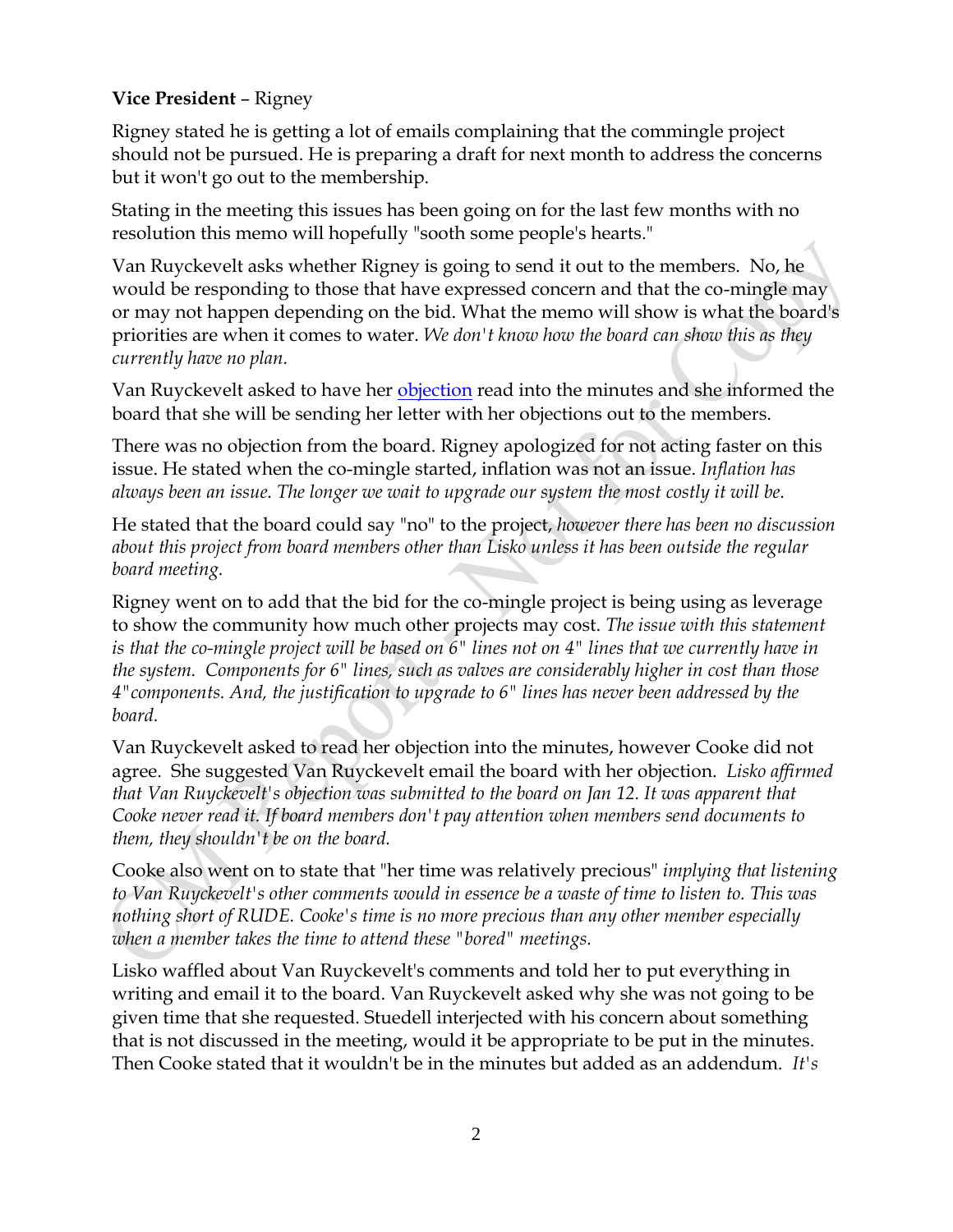*understandable why members don't get involved based on this type of reception when bringing their concerns to the board.* 

Rigney didn't make any posts on the SLP Facebook *page* during past month.

Referring to Rigney's new baby, Lisko made an interesting side comment. He said that a lot of board members can be full of it and sometimes babies have full diapers so he can relate… *we agree… that succinctly sums up the board.*

**Secretary** – Cross, absent, Lisko reporting.

Revision to the welcome packet will be sent to the board and the contact list hasn't been done yet.

Lisko stated that the option to upgrade to the Zoom pro plan account would not accommodate a transcript unless we purchased 10 licenses. After some investigation he opt to try another provider, otter.ai for \$100/yr, a private firm that will take Zoom recordings and transcribe them. There is a 10 day free trial that he recommended the board take advantage of. The \$100 was approved.

**Treasurer** – Oepping absent- Lisko reporting.

Operating acct- \$177,781

Reserve acct- \$128,715

Five old delinquent accounts total --\$5000

There are 47 unpaid members for a total of \$49,000. (Annual assessments are due Jan. 1 and delinquent April 1)

\$666 was transferred to reserves.

There were two changes of ownership for January.

Oepping would like to include the financials on a separate page, but the webmaster stated that would require a rework that he is not interested in doing. Because the board is constantly behind on the postings Oepping suggested that we put out a call for a new Webmaster.

Stuedell commented that the new design may cost more.

Star stated that there is already a financial page on the website, why not just use that? She also commented that the Dec financials are posted under the Jan 2022 minutes, but there are no minutes posted.

Lisko tabled the discussion until Jeremy is back.

It was decided to discontinue Quick Books and move management and maintenance of our monthly member phone list and documented water meter and endpoint serial numbers to HOAMCO.

The water conservation fee mix up with State from 2018 is resolved and we currently have a credit balance of \$86.27 with the State.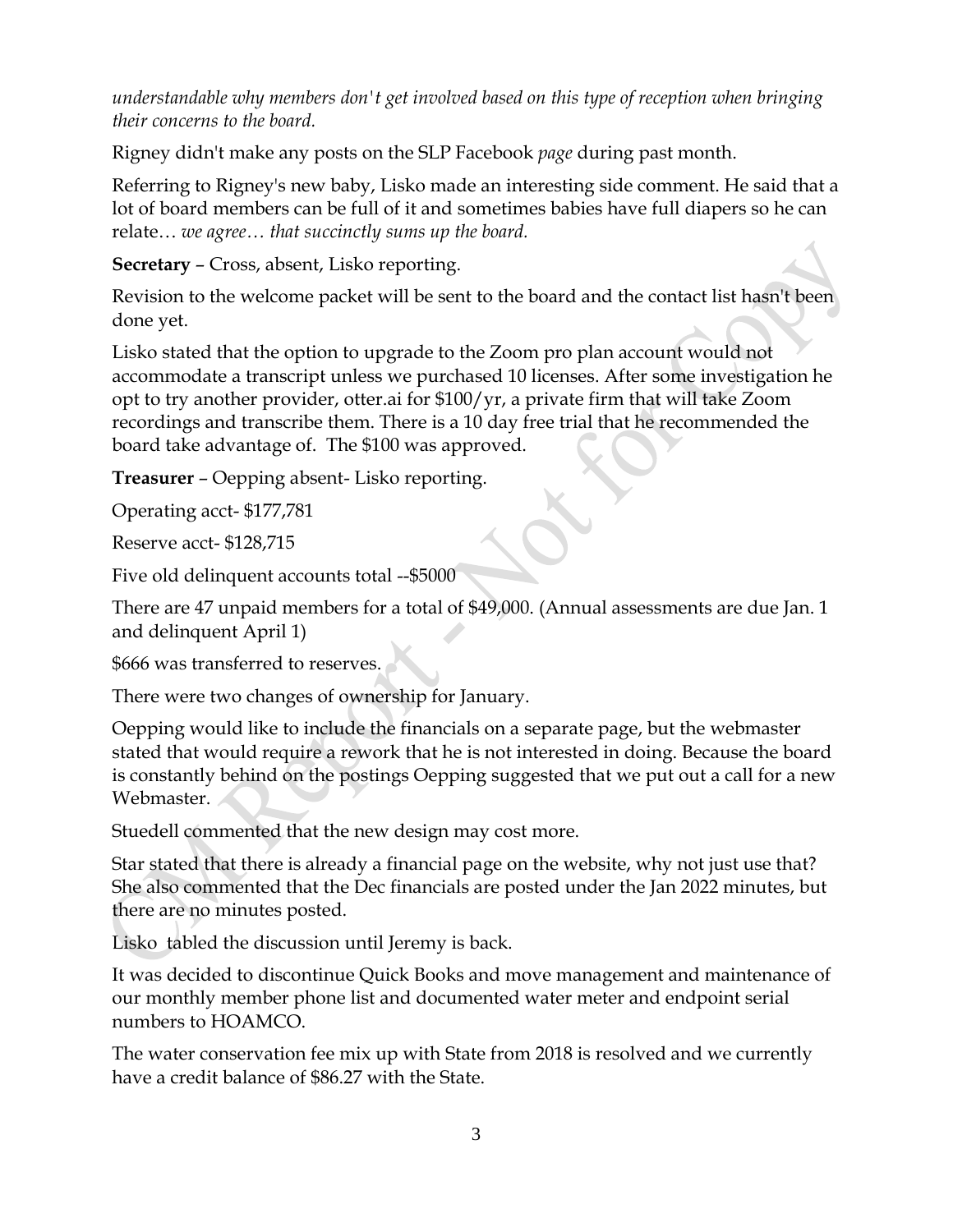#### **Water** – J. Hines

Hines reported that

The FR 10 well quit working Jan. 3rd, due to tripped relay and it has been replaced.

Batteries were replaced in Levelcon sending units at water tanks.

On Dec. 31st--Jan. 1st. the FR 10 well quit working again and he reset Levelcon and rewired time clock.

Hines had to respond to the red alarm light at the booster station indicating the booster pump kicked out.

In the previous month some meter reading usage numbers doubled. He commented that due to a glitch in the Excel macro, the numbers got skewed.

He passed the state exam for water operator's license.

There is an appointment scheduled on Thursday for the required three-year recalibration of the main well totalizers (meters).

Water audits for system 1 and 2 for January were discussed. *Unfortunately due to comingle activity during the outages the numbers are skewed.*

It was reported that approximately six property meters went unread due to snowpack on top of meter cans.

There were no issues on either system for coliform or microbiological problems.

# **Roads** –Stuedell

A new sander was purchased for \$6,000.

Stuedell brought up the complaints he received about berms at driveway entrances  $\&$ over meter cans after plowing. Resolve was not reached, however Stuedell will do some more research.

Star spoke about putting flags on meter cans to protect the meters and the standpipes from damage. Hines said about 50% of the meter cans were not flagged. It was decided that the board will pay for some fiber glass poles for those meters that do not have markers and they can be put in when the ground thaws.

# **Legal** –Rightley

The illegal poodle farm in Area 1 is discontinuing business.

A letter was sent to a VRP owner of 66 Ashley Ln., but there has been no response.

# **Firewise** – Cooke

Cooke mentioned that there are thinning applications from the Cuba Soil &Water Conservation District.

She has had no further contact with Chris Romo at State Forestry regarding the GOAT Fire Triage Assessment.